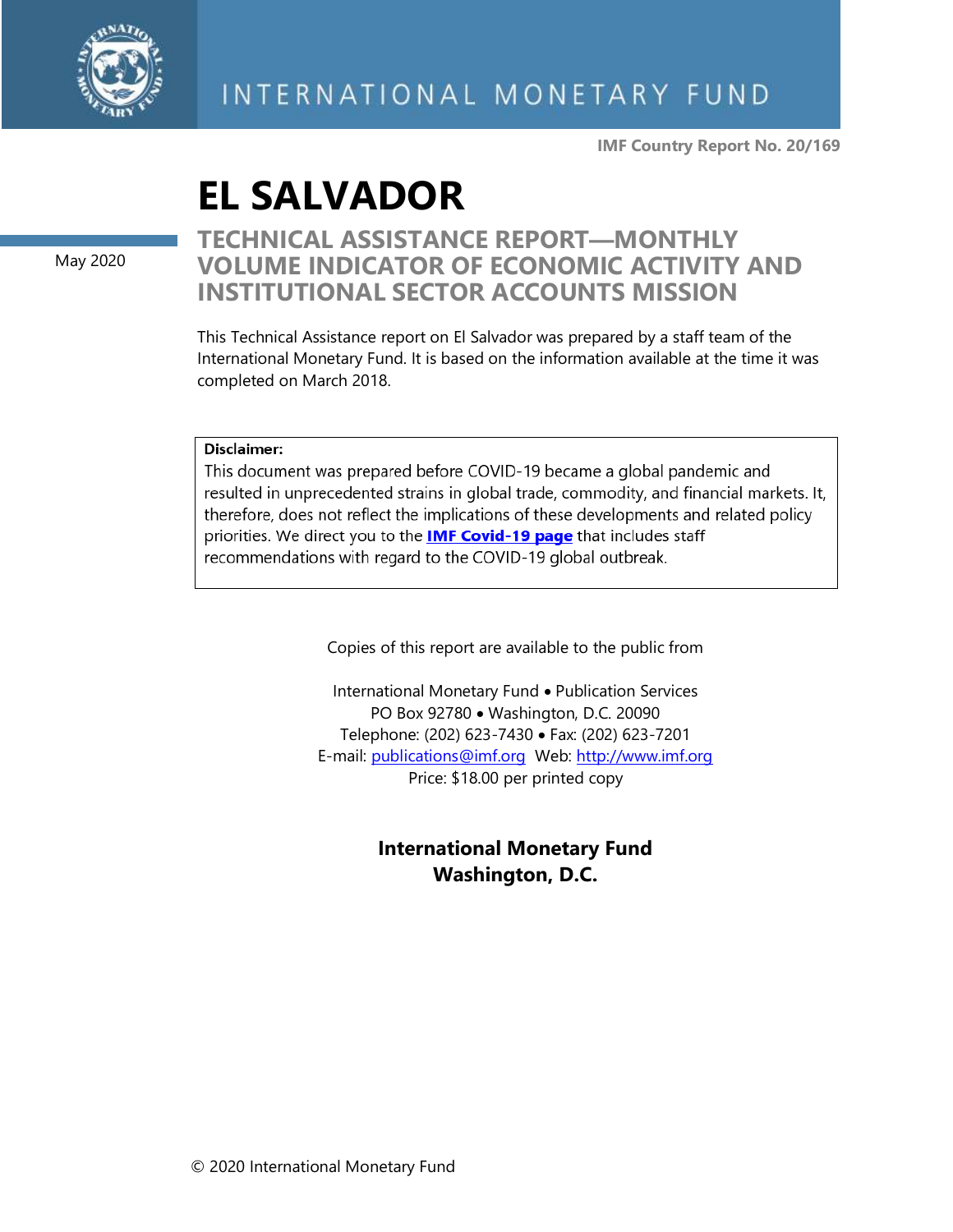

# **EL SALVADOR**

**SEPTEMBER 2018**

**REPORT ON THE MONTHLY VOLUME INDICATOR OF ECONOMIC ACTIVITY AND INSTITUTIONAL SECTOR ACCOUNTS MISSION (FEBRUARY 26–MARCH 2, 2018)**

### **Prepared by Martha Tovar Soria and Ana Victoria Vega**

The contents of this report constitute technical advice provided by the staff of the International Monetary Fund (IMF) to the authorities of El Salvador (the "TA recipient") in response to their request for technical assistance. This report (in whole or in part) or summaries thereof may be disclosed to IMF Executive Directors and members of their staff, as well as to other agencies or instrumentalities of the TA recipient, and upon their request, to World Bank staff and other technical assistance providers and donors with legitimate interest, including members of the CAPTAC-DR Steering Committee, unless the TA recipient specifically objects to such disclosure (see [Operational Guidelines for the Dissemination of Technical Assistance Information\)](http://www.imf.org/external/np/pp/eng/2013/061013.pdf). Disclosure of this report (in whole or in part) or summaries thereof to parties outside the IMF other than agencies or instrumentalities of the TA recipient, World Bank staff, other technical assistance providers and donors with legitimate interest, including members of the CAPTAC-DR Steering Committee, shall require the explicit consent of the TA recipient and the IMF Statistics Department.



**REGIONAL TECHNICAL ASSISTANCE CENTER FOR CENTRAL AMERICA, PANAMA, AND THE DOMINICAN REPUBLIC**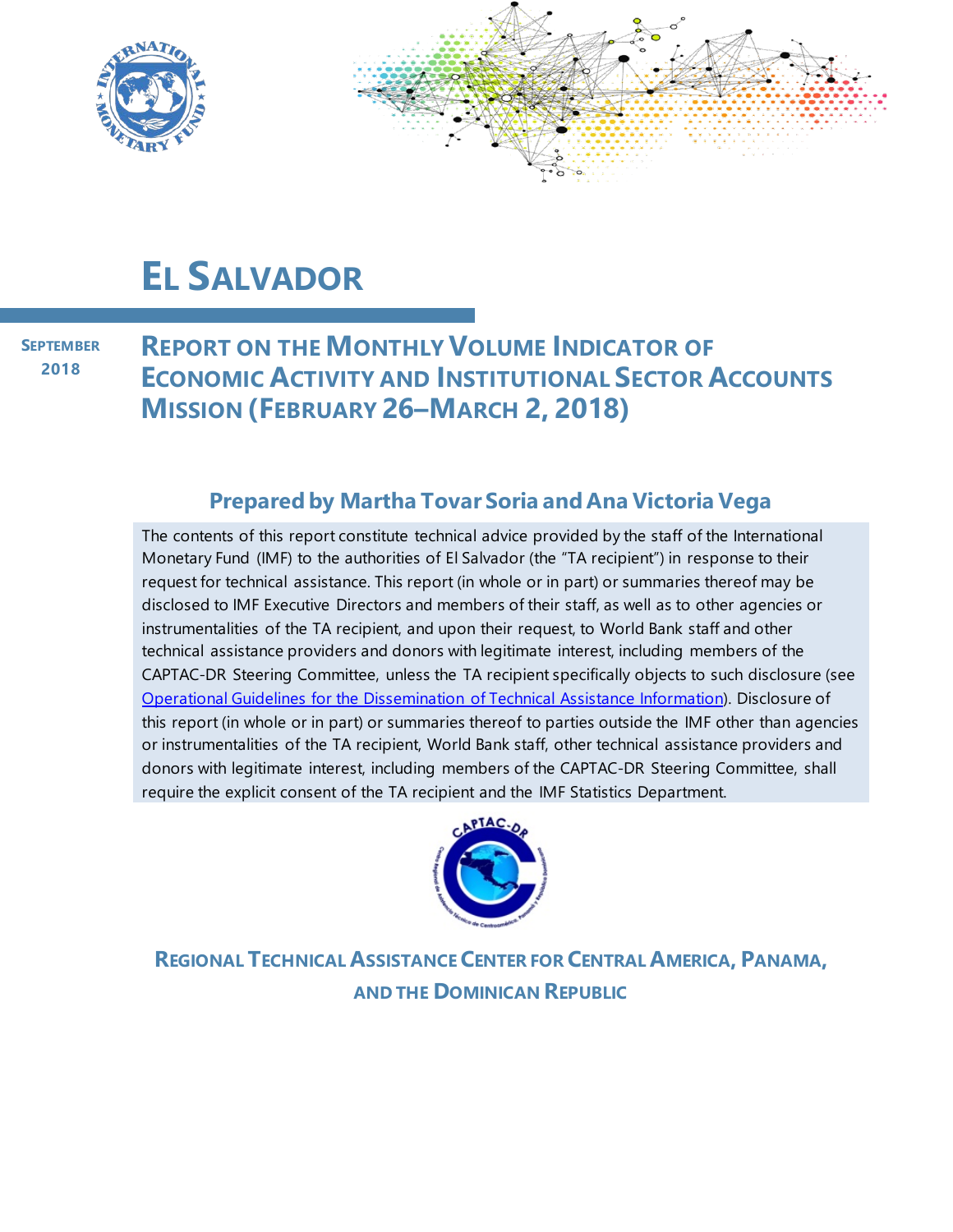# **CONTENTS**

| Glossary entertainment and the contract of the contract of the contract of the contract of the contract of the | $\overline{3}$ |
|----------------------------------------------------------------------------------------------------------------|----------------|
| SUMMARY OF MISSION OUTCOMES AND PRIORITY RECOMMENDATIONS 4                                                     |                |
| A. Monthly Volume Indicator of Economic Activity, 2015-September 2017 ________________________5                |                |
|                                                                                                                | 10             |
| DETAILED TECHNICAL ASSESSMENT AND RECOMMENDATIONS _____________________________13                              |                |
|                                                                                                                | 15             |
| <b>TABLE</b>                                                                                                   |                |
| 1. Priority Recommendations 55 and 200 million and 200 million and 200 million and 200 million and 200 million |                |
| <b>APPENDICES</b>                                                                                              |                |
| I. Tables Proposed for Integrating the Economy as a Whole and the External Sector___________________ 16        |                |
| II. Proposed Work Program for Compiling the Annual Institutional Sector Accounts ____________ 17               |                |
|                                                                                                                | 18             |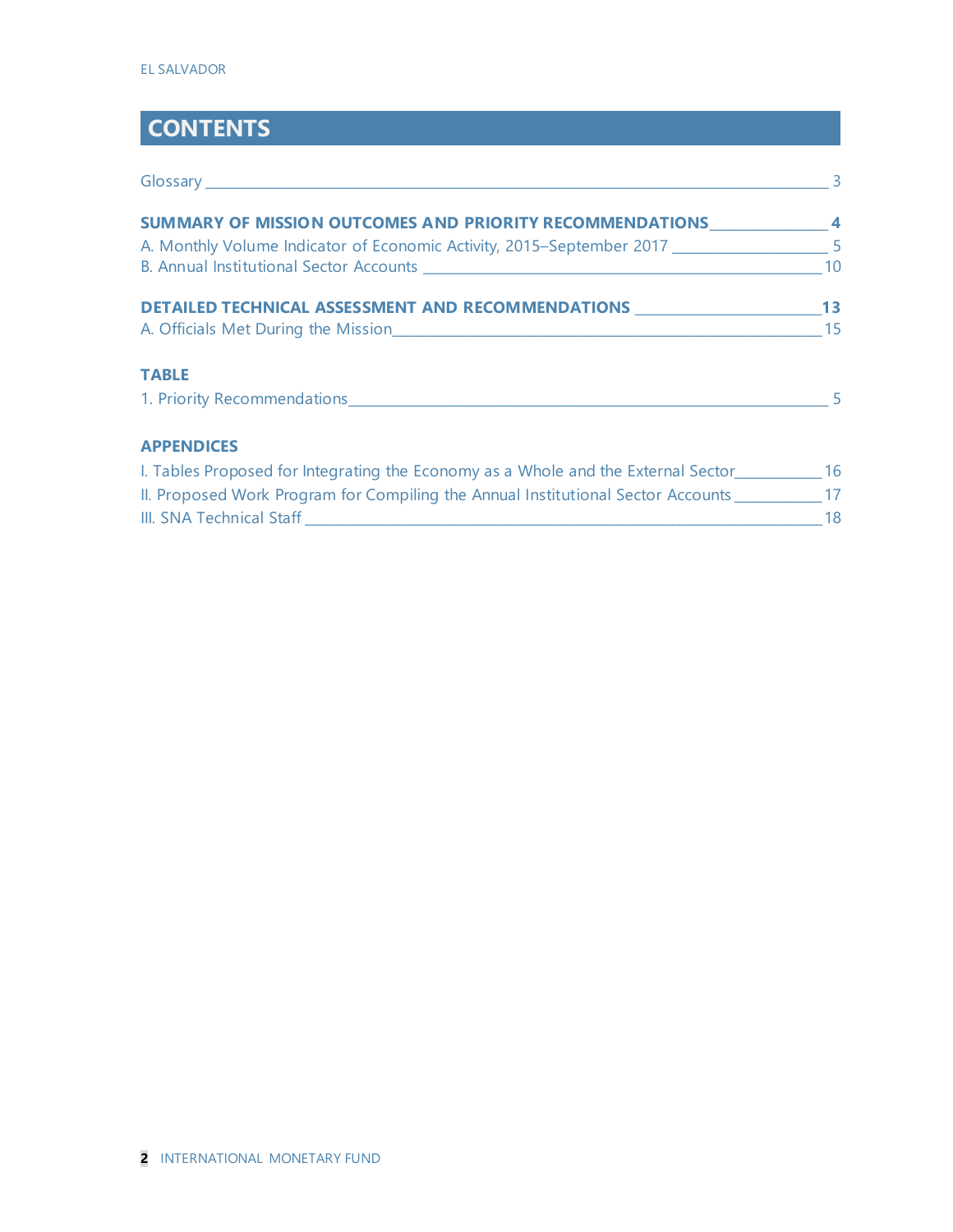# **Glossary**

| 1968 SNA        | System of National Accounts 1968                                      |
|-----------------|-----------------------------------------------------------------------|
| 1993 SNA        | System of National Accounts 1993                                      |
| 2008 SNA        | System of National Accounts 2008                                      |
| <b>AISA</b>     | Annual Institutional Sector Accounts                                  |
| <b>BCRES</b>    | Central Reserve Bank of El Salvador                                   |
| BI              | Benchmark-to-indicator ratio                                          |
| CAPTAC-DR       | Regional Technical Assistance Center for Central America, Panama, and |
|                 | the Dominican Republic                                                |
| <b>CIF</b>      | Central Financial Information Repository                              |
| <b>DCN</b>      | National Accounts Department                                          |
| <b>DEFF</b>     | Department of Financial and Fiscal Statistics                         |
| <b>DIGESTYC</b> | Directorate General of Statistics and Censuses                        |
| <b>FEDM</b>     | Standardized Monetary Data Forms                                      |
| <b>IMF</b>      | International Monetary Fund                                           |
| <b>IMVAE</b>    | Monthly Volume Indicator of Economic Activity                         |
| <b>MES</b>      | Monthly Economic Surveys                                              |
| <b>NA</b>       | <b>National Accounts</b>                                              |
| <b>QES</b>      | Quarterly Economic Surveys                                            |
| QNA             | Quarterly National Accounts                                           |
| R <sub>l</sub>  | Benchmark-to-Indicator Ratio                                          |
| <b>SINEF</b>    | Economic and Financial Information System                             |
| <b>SMDF</b>     | <b>Standardized Monetary Data Forms</b>                               |
| <b>SUT</b>      | Supply and Use Table                                                  |
| <b>TA</b>       | <b>Technical Assistance</b>                                           |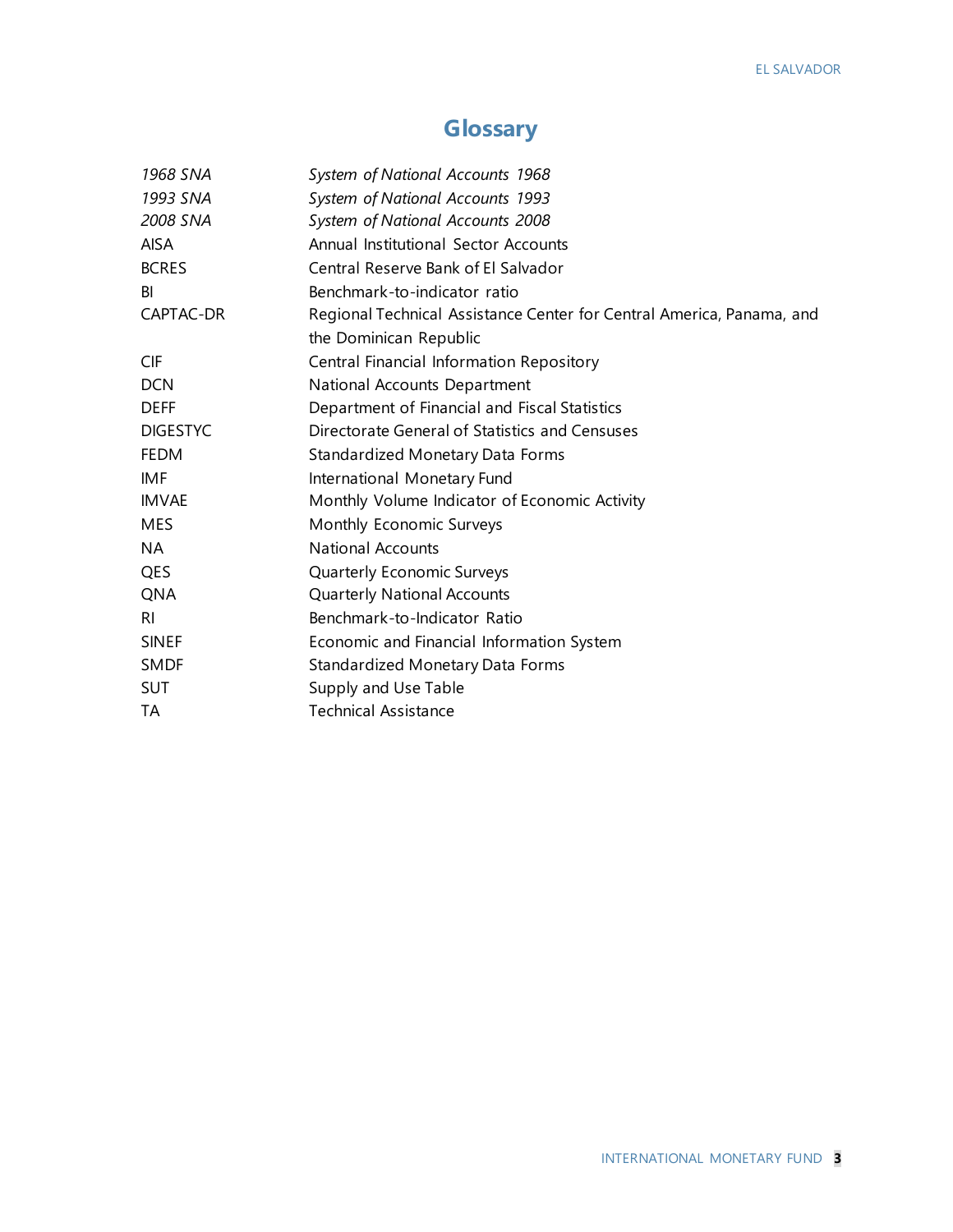# **SUMMARY OF MISSION OUTCOMES AND PRIORITY RECOMMENDATIONS**

**1. A Technical Assistance (TA) mission was conducted by the Regional Technical Assistance Center for Central America, Panama, and the Dominican Republic (CAPTAC-DR)**  from February 26–March 2, 2018, to assist the Central Reserve Bank of El Salvador (BCRES) with concluding the compilation of the Monthly Volume Indicator of Economic Activity (*Índice Mensual de Volumen de la Actividad Económica* – IMVAE)[1](#page-4-0) for dissemination and the development of annual institutional sector accounts (AISAs). The purpose of this mission was to follow up on the recommendations made by a previous mission that took place in September 2017: to compile the IMVAE with base year 2005, and to assess the data sources available for AISA compilation, using the data previously compiled for 2005 as background. The mission considered the BCRES decision to start regular compilation as of 2014.

**2. The IMVAE provides timely monthly information on developments in the economy.**  The AISAs are a detailed set of accounts of the economy describing the economic cycle of production, generation, utilization, distribution, and accumulation of income. Both data sets provide useful information for economic analysis and informed decision making.

**3. The BCRES currently compiles national accounts series with base year 1990, in accordance with the** *System of National Accounts 1968* **(***1968 SNA***).** Additionally, the BCRES has a new National Accounts (NA) series with base year [2](#page-4-1)005 ready for publication,<sup>2</sup> based on the *System of National Accounts 2008* (*2008 SNA)*. The BCRES uses the surveys conducted by the Directorate General of Statistics and Censuses (*Dirección General de Estadísticas y Censos* – DIGESTYC), which, combined with available administrative records, constitute the data set used in IMVAE measurements.

**4. In this context, this TA report focuses on two key work areas that will enable the BCRES to continue IMVAE measurements and begin AISA compilation for 2014 onwards**. These areas are the following:

• **Analyze the consistency of IMVAE results for the period 2015–September 2017** in accordance with the consolidation methodology and indicators defined by the technical staff of the National Accounts Department (*Departamento de Cuentas Nacionales* – DCN) during this mission.

<span id="page-4-0"></span> $1$  In this report, the indicator is referred to as the Monthly Volume Indicator of Economic Activity (IMVAE), in keeping with previous TA reports, and corresponds to the Economic Activity Volume Indicator with base year 2005 published by the BCRES.

<span id="page-4-1"></span> $2$  On March 23, 2018, the BCRES disseminated the new base year 2005 results. The present report is part of the TA provided for the compilation of the released series.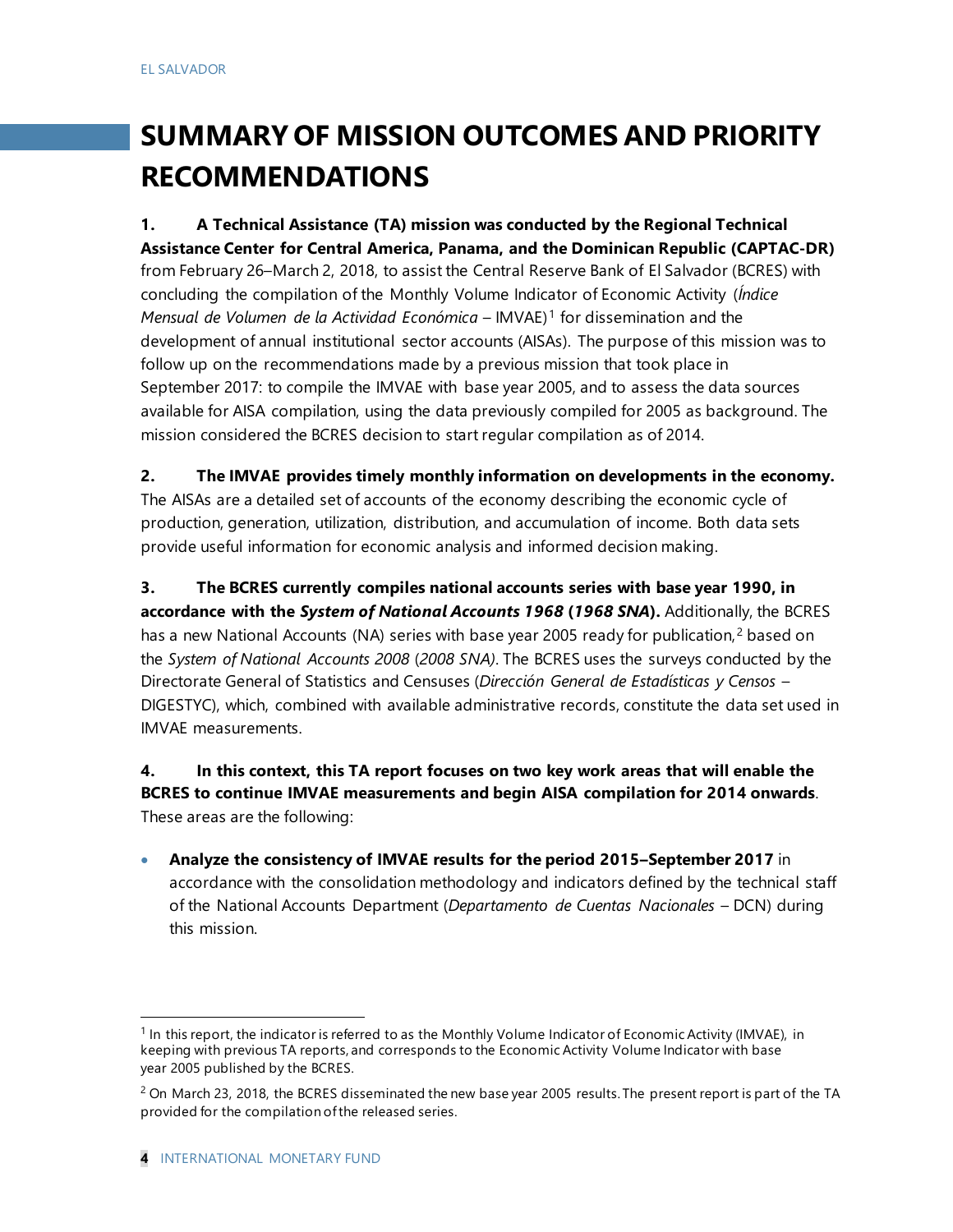• **Develop the series of annual sector accounts for the economy, starting with the financial sector and the government, according to the** *2008 SNA***.** Develop the economic classifications of current transactions and balance sheets, starting with 2014, taking advantage of the available information for these institutional sectors.

#### *Recommendations*

• **To support progress in these work areas, the mission proposed the following priority recommendations,** which are particularly important for concluding the IMVAE update and beginning AISA compilation on a regular basis:

| Target Date    | <b>Priority Recommendation</b>                            | <b>Responsible</b><br><b>Institutions</b> |
|----------------|-----------------------------------------------------------|-------------------------------------------|
| March 15, 2018 | Obtain the results of IMVAE calculations with base        | <b>BCRES</b>                              |
|                | year 2005 for January 2018 and close 2017.                |                                           |
| March 23, 2018 | Disseminate the Annual and Quarterly National Accounts    | <b>BCRES</b>                              |
|                | results with new base year 2005.                          |                                           |
| December 2018  | Develop the series of economic accounts for the financial | <b>BCRES</b>                              |
|                | sector and general government for 2014-2016.              |                                           |

#### **Table 1. Priority Recommendations**

**5. Further details on the priority recommendations and corresponding actions/objectives are available in the action plan under the** *Detailed Technical Assessment and Recommendations* **section.**

### **A. Monthly Volume Indicator of Economic Activity, 2015–September 2017**

**6. The mission reviewed the process followed by the DCN team to consolidate the IMVAE (base year 2005) and compile the economic activity indicators established in accordance with the recommendations of the previous mission carried out in September 2017.** It found a very thorough analysis and review of the basic statistics available for

measuring that indicator. Particularly noteworthy is the magnitude of the interinstitutional effort to provide new information gleaned from the results of the Monthly and Quarterly Economic Surveys (MES and QES), conducted by the DIGESTYC with BCRES support.

**7. A preliminary version of the IMVAE with descriptive indicators selected for each economic activity was developed with DCN staff.** The 2017 indicators were analyzed using MES information. The following chart shows the series for 2014–September 2017.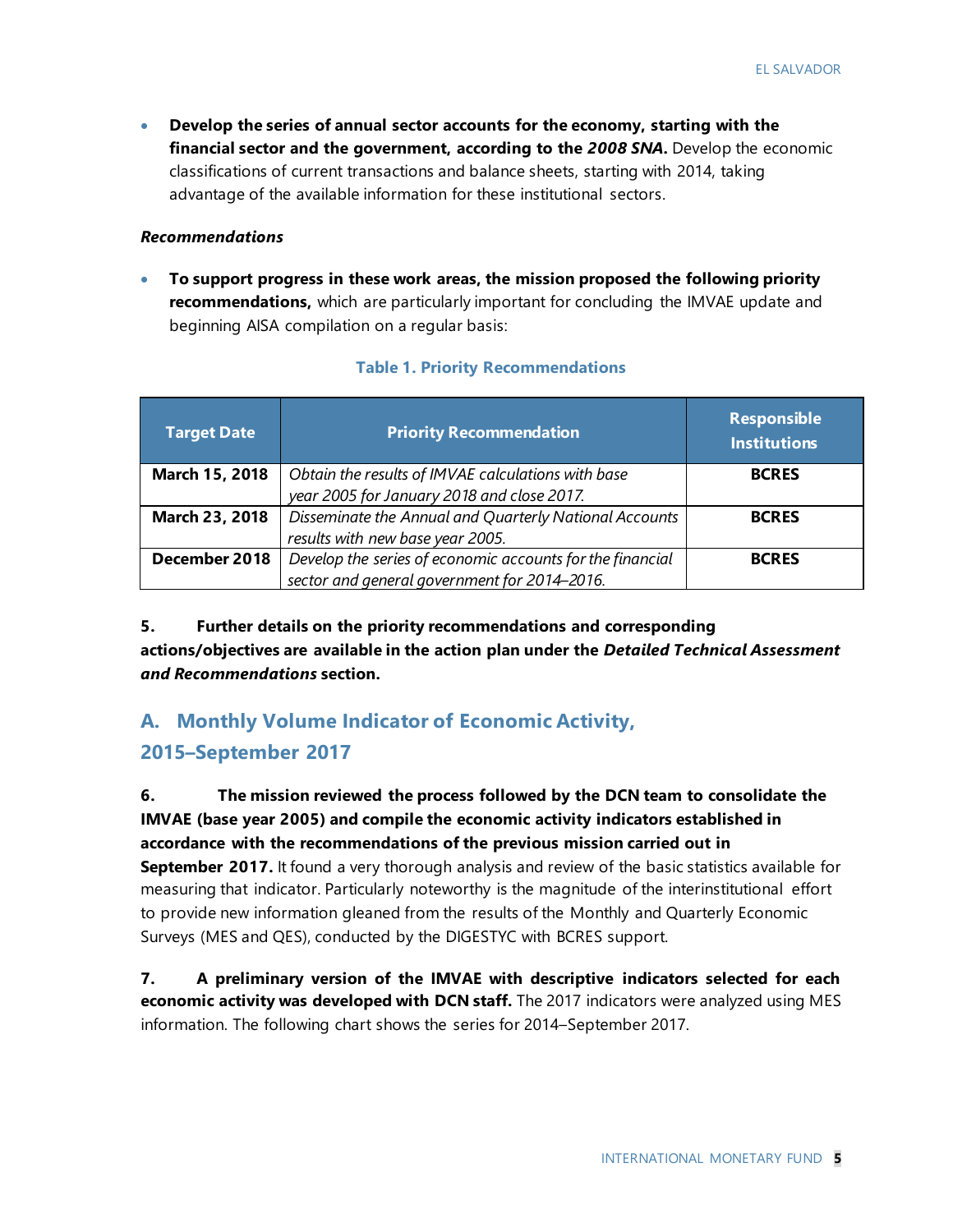

#### **8. The following activities were undertaken to review the construction of the methodology for calculating the overall IMVAE and the indicator for each economic activity, as well as their results:**

- Together with the IMVAE compilation team, the mission examined the procedure followed for monthly estimation of the indicator and check that the weighted aggregation methodology was used and how indicators were selected in order to guarantee the quality of the IMVAE and its consistency with other Quarterly National Accounts (QNA) results.
- The mission ensured that the (base year 2005) IMVAE incorporates the methodological and conceptual recommendations of the QNAs for the same reference year: for instance, that the data used reflect updated price weightings given the implementation of volume-based chain indices; consistency between outcome trends in different account periods (annual, quarterly, and monthly) as a result of applying the annual adjustment for series in different periods (benchmarking procedure); seasonal adjustment of time series to show changing trends in economic series in a more timely manner; and improvement of the basic statistics used as indicators of the performance of the variables measured.
- The mission analyzed the outcomes of seasonally adjusted series, checked their parameters, and validated the processes conducted for each indicator and for the overall (base year 2005) IMVAE.

#### *Recommended Actions:*

• Continue to apply the methodology established for compiling and continuously updating the IMVAE, while constantly analyzing the consistency, quality, and timeliness of the calculation of the indicator and its alignment with quarterly data and ensuring that it is consistent with the concepts and guidelines underlying QNA aggregates.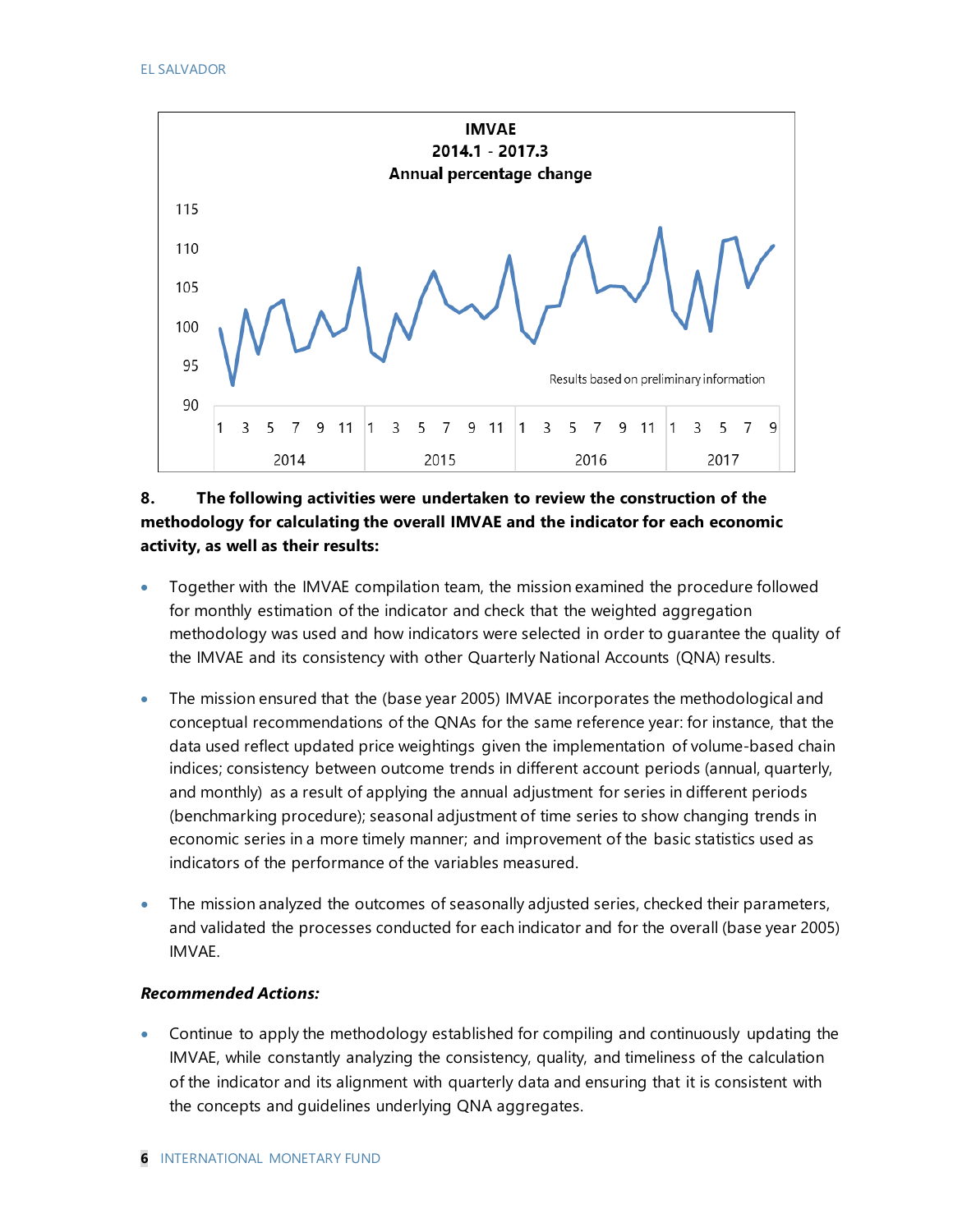**9. During the mission, with the help of the DCN technical team, the procedures for analyzing the consistency and quality of the indicator results for each economic activity vis-à-vis changes noted in the QNA results were described and conducted,** together with a review of trends, coverage, and quality of the IMVAE calculations. One example of that is the analysis of the benchmark-to-indicator ratio (BI), which shows that the selected monthly indicator has been aligned with quarterly or annual data because of their timeliness and consistency over time. A properly aligned BI needs to remain constant throughout the time series analyzed, with only minimal fluctuations.

**10. With guidance from the mission, the DCN technical team applied other procedures to analyze and check the consistency of results using charts to track the indicator's**  performance and changes in the results for the same variable in the QNA in order to ensure that it is an effective indicator for calculating the behavior of the target variable in the IMVAE.

**11. A review was conducted of the procedures followed to couple indicators in time series with different sources of information to cover the whole period (January 2005– January 2018).** To that end, an analysis was performed of the various options used to retropolate the series, depending on the indicator and acknowledging the importance of having a single source of information or the same indicator for the whole series, thereby avoiding interruptions in the series, which complicate seasonal adjustment. Such cases were mostly encountered in industry, trade, and services, where economic survey data are available for one part of the series (as of December 2009) and indirect indicators are available for prior years (2005–2009). The coupling procedure used for the series was based on different techniques depending on the economic activity analyzed and the monthly information available for that period.

**12. At meetings with the DCN technical team, the mission reviewed examples of consistency between indicators, when an indicator is available that effectively reflects the**  performance of the variables to be estimated because the same information is available from the same annual, quarterly, and monthly source. In such cases, the indicator is much more reliable and surer to perform in the same way for all time periods. Such indicators are found in the financial sector, government, the agricultural and livestock sector, forestry and fishing, and construction, as well as other, smaller sectors.

**13. During the mission's joint work with the DCN technical team, it was apparent that for economic situation analysis purposes, familiarity with the sector and application of the**  calculation methodology established for each economic activity by the sector specialist ensure that the estimates for all scenarios have the requisite quality and consistency.

#### *Recommended Actions:*

• Always apply procedures to analyze the consistency of high-frequency indicators with less frequent (annual and quarterly) data. Comparison between the way they evolve, and quarterly data must include not only the indicator's performance, but also all economic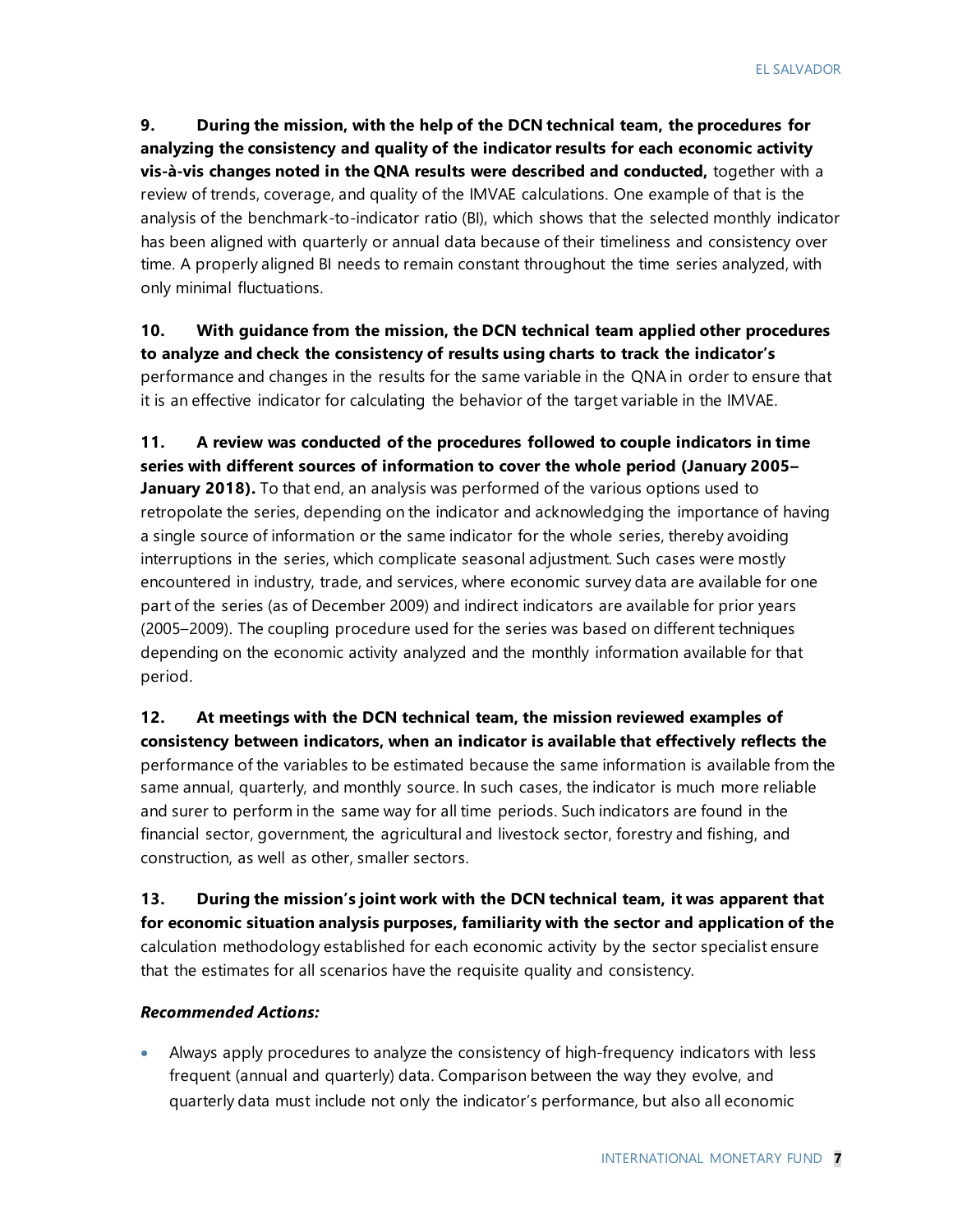#### EL SALVADOR

information available that can supplement the analysis, such as specific news about the sector or activity concerned, analysis of the behavior of related indicators, and so on.

• The DCN technical team, with the help of coordinators, should continue to bolster its skills in handling, constructing, and interpreting economic situation indicators. Preparing and analyzing those indicators is key to ensuring that the (base year 2005) IMVAE results, now to be published on a regular basis, meet the requisite consistency and quality standards. The team has acquired considerable skill in managing these types of indicators through a detailed study of the basic statistics available, as well as MES and QES results with a view to constructing short-term indicators. That training has already borne fruit and is being fostered to ensure that the learning curve continues.

**14. During the mission, after reviewing and analyzing each of the indicators for the various activities,** the DCN technical team was required to take note of the steps or exercises undertaken to analyze the consistency of the indicator's result for each month and ascertain its growth rate so as to extrapolate the latest indicator data should the source of information required for the calculation not be available on time. With that in mind, the following is a list of options for ongoing and timely tracking of the indicators needed for IMVAE calculation as of February 2018:

- Note the publication schedule for short-term indicators (in this case, the IMVAE) to enable strategic planning of the time and requirements needed to obtain the indicators and perform the calculations and analysis needed in each month of the (base year 2005) IMVAE.
- Maintain in force and implement the policy for reviewing and updating data in the (base year 2005) IMVAE, according to the schedules for publishing quarterly and annual outcomes and incorporating them accordingly via benchmarking processes.
- Constantly review, analyze, and maintain the selected indicator so that its performance reflects the economic status of the activity evaluated as accurately as possible. This makes it possible to keep updating the indicator or even change it if it becomes obsolete for whatever reason.
- The first option for obtaining the indicator each month is to derive it from the established source with the requisite timeliness for the month in question using the (base year 2005) IMVAE calculation methodology. In this case, the previous month's figure must be validated and its performance analyzed in the context of the economic situation reports and any news available regarding the activity measured. Once validated, the information is incorporated into the calculation process so as to consolidate the (base year 2005) IMVAE, with explanations and rationale supporting the result. This is the procedure most commonly followed when applying a methodology to obtain a short-term indicator when conditions governing the source and timely delivery of information remain unchanged.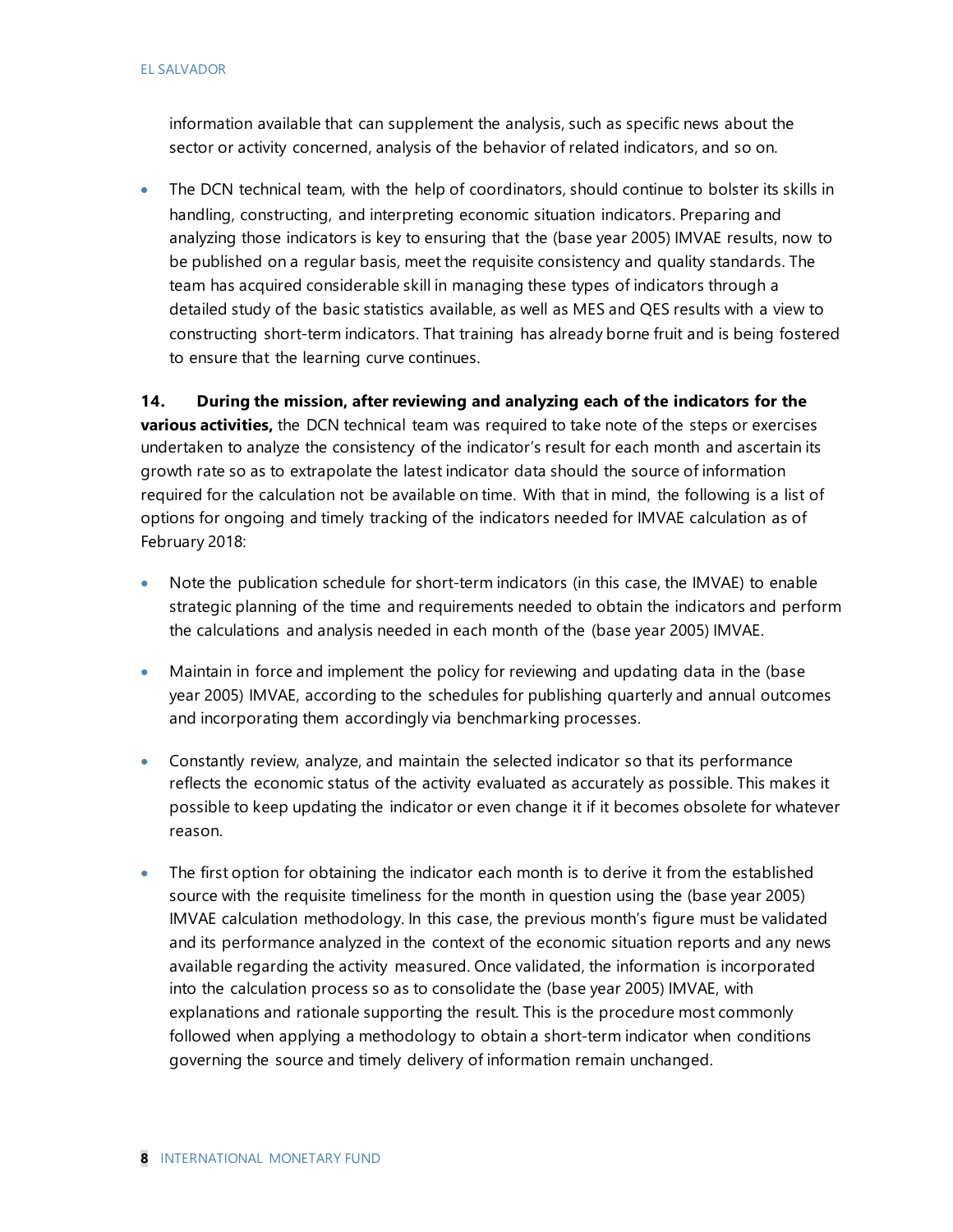• If, for whatever reason, the indicator initially chosen for the activity being tracked cannot be obtained, the second option is to construct a percentage change rate for a similar indicator or use whatever related information is available to extrapolate the previous series.

#### **15. In the specific case of the series reviewed for the period 2015–2017, two situations were revealed:**

• For some activities, such as agriculture, mining, electricity, gas and water, construction, real estate services, financial services, and government, the series for the period from January 2005 to December 2017 were constructed using established indicators. In those cases, monthly and quarterly indicator results are consistent. They both show the same trend, with information being delivered for the calculations in a timely manner. Using government as an example, the following chart shows the performance of a monthly indicator (blue line) and compares it with that of the quarterly indicator (red line).



• There are other activities measured using MES data: industry, trade, and services. In these cases, in order to analyze the consistency of the indicators, source data from the establishments surveyed were checked to construct the indicator for the 2015– September 2017 series.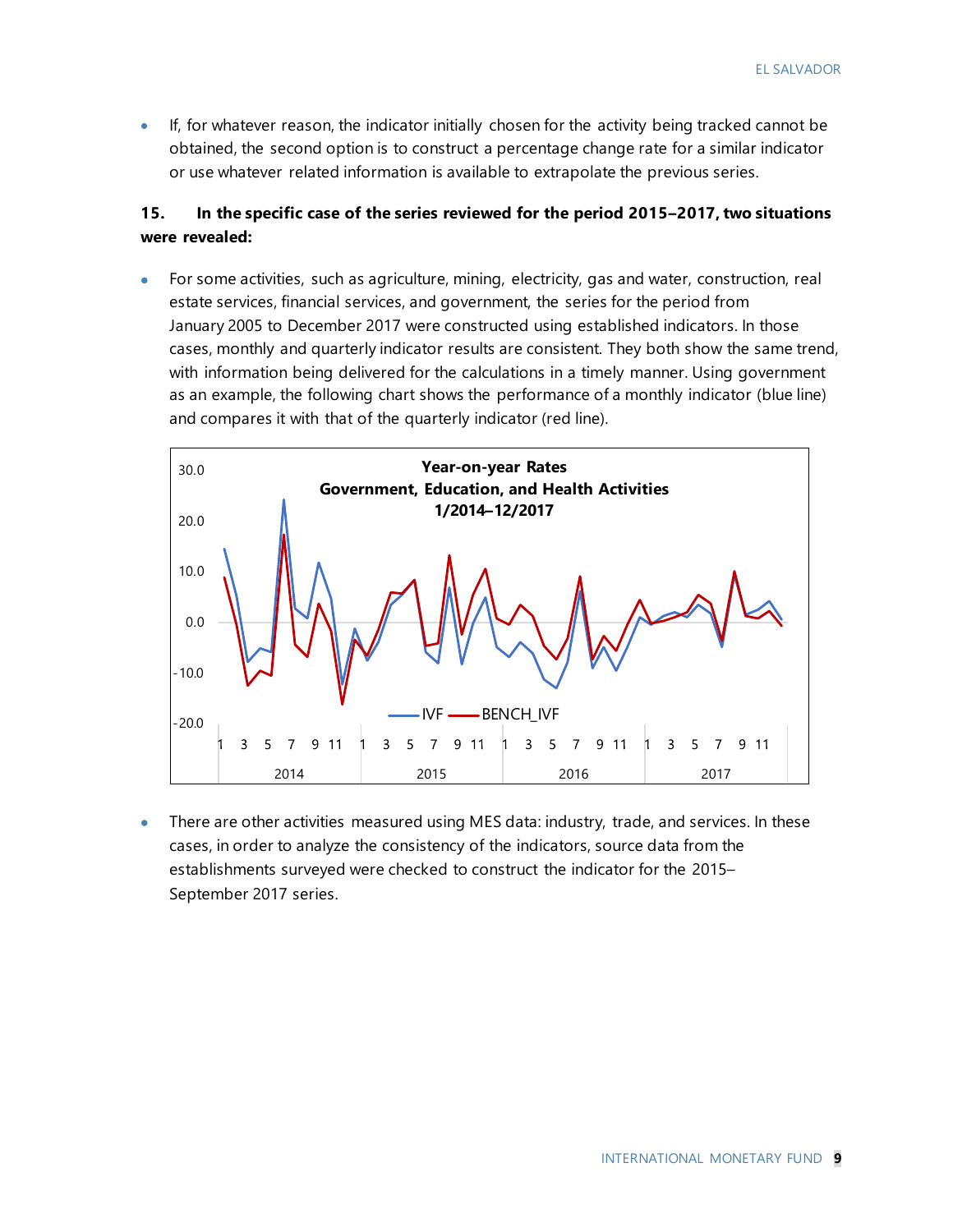

The indicator constructed for the manufacturing industry as a whole is one example of the use of MES and QES data to develop the indicator for that activity.

#### *Recommended Actions:*

- The reconstruction of the series and the outcomes obtained, especially for the last three years of the series, highlight the technical team's work to apply and develop skills in preparing short-term indicators and the 2010–2017 monthly series, with consistent outcomes that can be used to consolidate the IMVAE. The mission recommends reinforcing those skills with the knowledge and experience acquired in the annual measurements and timely monitoring of the activity sector covered by each member of the DCN technical team.
- Review the results of the MES database that the BCRES received on March 12, 2018 and use those results to perform the calculations again and reanalyze the consistency of the outcomes for all months in 2017 and for January 2018. Should any delays occur in the survey, consider using alternative indicators to produce an estimate.

### **B. Annual Institutional Sector Accounts**

#### **Financial Sector**

**16. An institutional sector accounts exercise is available for 2005 as part of the dataset prepared for the new 2005 base year.** This exercise and the files used are based on the *System of National Accounts 1993* (*1993 SNA*).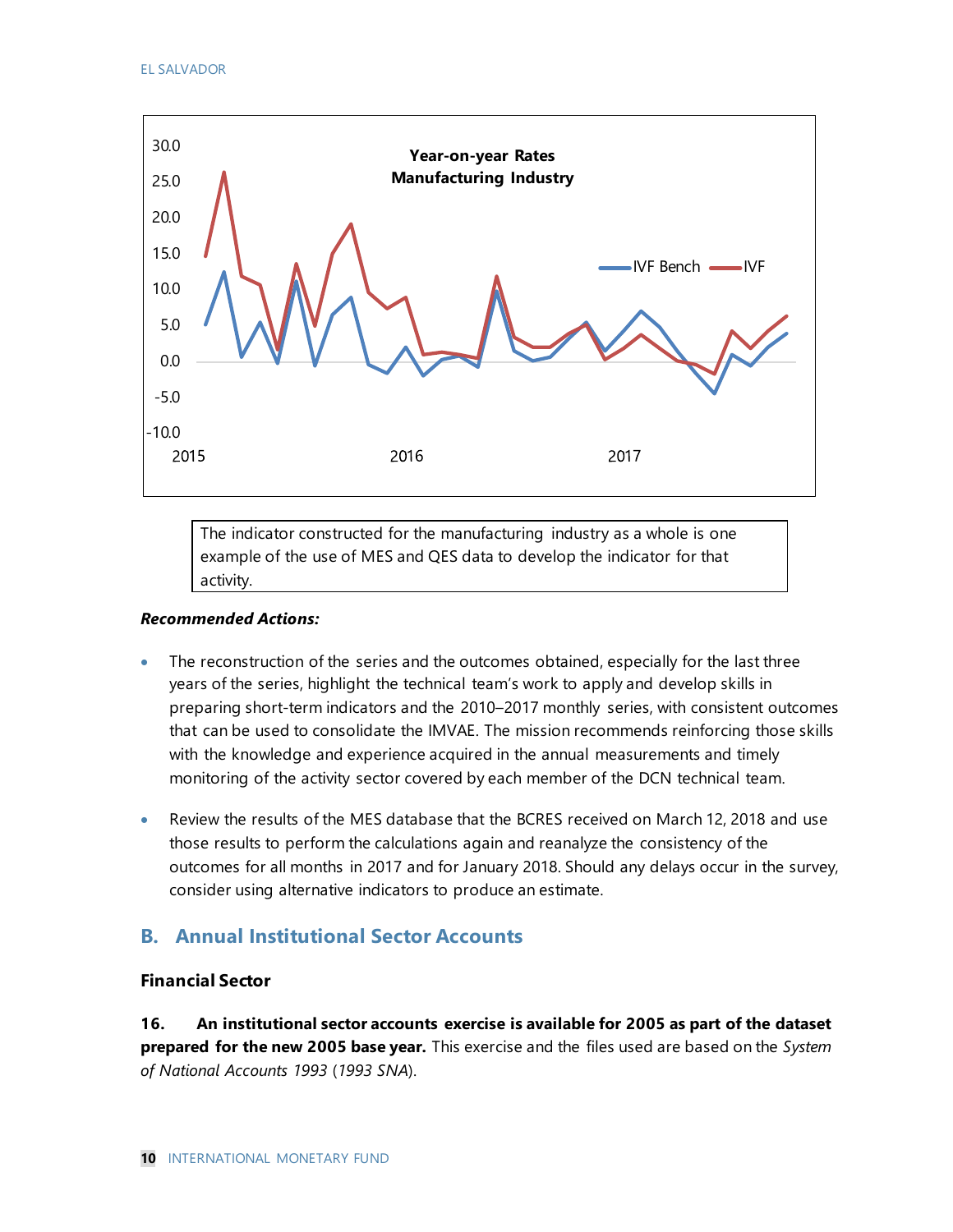**17. The work entails a painstaking process that starts with the institutional unit level, moves on to the subsector, and ends with integrated economic accounts.** A column needs to be included in the integration file for the goods and services account, Account zero, which is the framework established for the economy based on the Supply and Use Table (SUT).

**18. The BCRES set 2014 as the initial year for an AISA series.** The mission first proposed drawing up a concise set of accounts for the economy as a whole and for the external sector so as to obtain domestic aggregates and a rest-of-the-world account.

**19. The mission asked to meet with the team in charge of integrating the SUT, measuring financial services, and keeping financial statistics, including a specialist with**  extensive experience in monetary and financial statistics, who joined the team responsible for drawing up the institutional accounts and government sector and balance of payments measurements. It also requested a review of any administrative record-type sources of information available for nonfinancial private sectors.

**20. The Superintendency of the Financial System compiles information from the agents it supervises, including banks, insurance companies, pension funds, and cooperative banks.**  This represents more than 90 percent of the information available from the financial sector, stored in the Central Financial Information Repository (*Central de Información Financiera* – CIF), established in 2005. The information in this repository covers up to five years. The BCRES takes the financial statements of each supervised entity from the CIF and uploads them to the economic database, before adding the database to the Economic and Financial Information System (*Sistema de Información Económica y Financiera* – SINEF), operational since 1994. This system is administered by the BCRES and can store longer series. The SINEF contains trial balances, with a 10-digit breakdown for banks and cooperative banks and a 14-digit breakdown for insurance companies, along with monetary balance sheets (*balance monetario*), which provide a basis for producing monetary and financial statistics. Included here is the central bank's trial balance, which comprises income and balance sheet accounts, broken down by sector (*aperturas de sectorización respective*).

**21. The Department of Financial and Fiscal Statistics (***Departamento de Estadísticas Financieras y Fiscales* **– DEFF) uses monetary balance sheet accounts to perform the monetary and financial surveys it conducts to monitor monetary, credit, and external sector aggregates**. In the case of banks, non-accounting information in specific accounts that use sectorization (for investments and deposits, for example) is used, which is very useful for a cross-comparison of information. A 10-digit breakdown is used for cooperative banks, with no non-accounting information currently required.

**22. Based on this information, the DEFF prepares Standardized Monetary Data Forms (***Formularios Estandarizados de Datos Monetarios* **– FEDM),** which include the various standardized surveys that it relays to the IMF and the Central American Monetary Council. These statistics have been developed extensively and standardized in the region covered by CAPTAC-DR, which offers great advantages.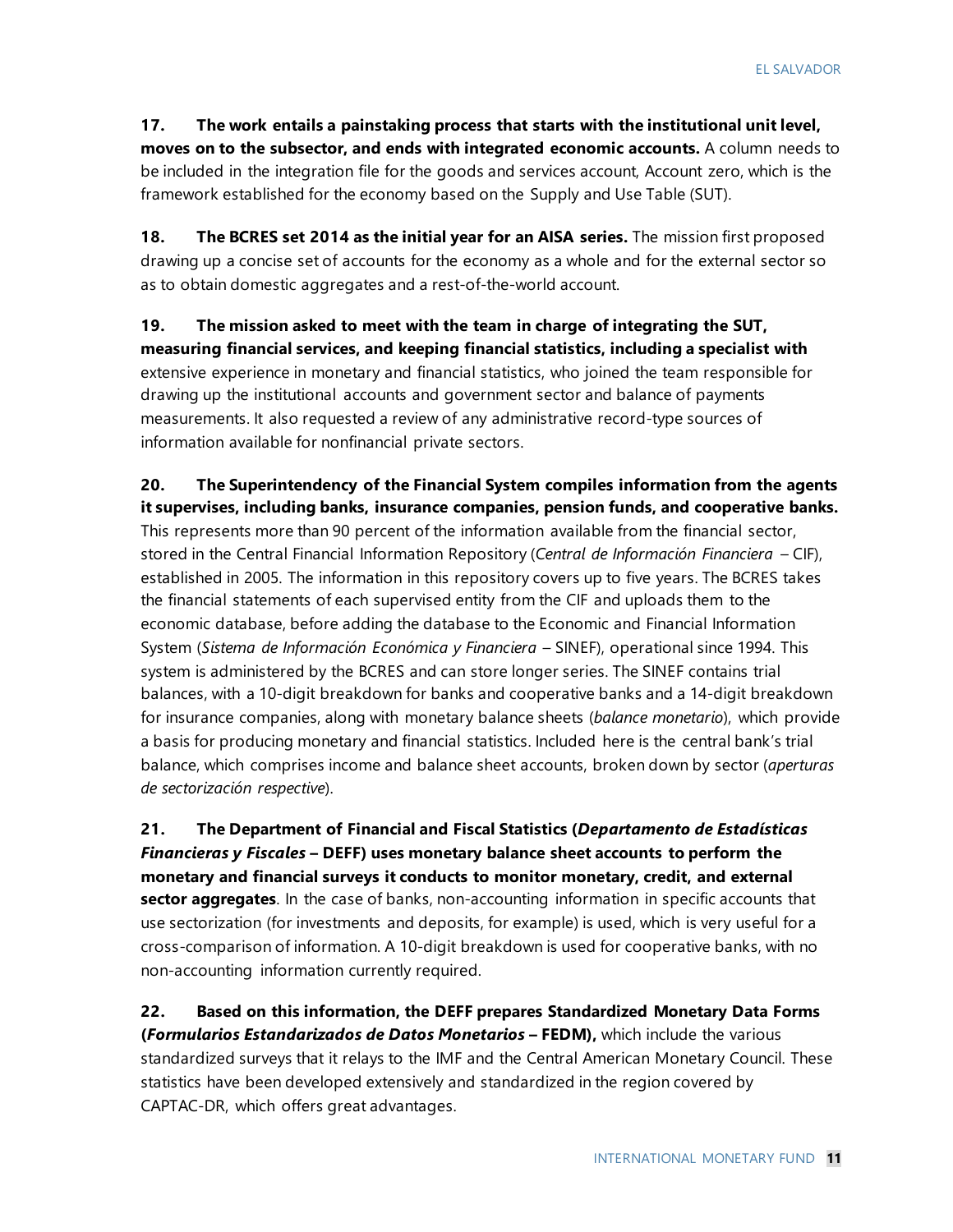#### **23. The DEFF has a summary of balance sheets containing a matrix of all banks,**

**cooperative banks, and insurance companies.** A total is kept by type of intermediary, with a 10-digit breakdown, and the DEFF includes sectorization for banks. The information provided therefore takes the form of consolidated, adjusted balance sheets, including intrabank transactions.

**24. The aforementioned information, which is available in the BCRES, is the most consistent source of information for drawing up financial asset balance sheets**, **and the respective flows, for financial intermediaries.** The starting point for the AISAs will be the financial sector with its information on financial asset stocks and flows. The use of that information will help establish a working method for the whole set of economic accounts in the financial sector.

#### *Recommended Action:*

• Ask the DEFF for information from the adjusted balance sheets of banks, cooperative banks, and insurance companies for 2013 to 2017 in order to develop an exercise starting from the production account through to the balance sheet using the *2008 SNA* economic classification.

#### **External Sector (National Accounts Area)**

**25. The external sector account for 2014–2016 was requested in order to integrate the domestic economy accounts with the external sector and obtain national aggregates.** The mission proposes establishing a set of accounts that show GDP in its three facets and include goods and services account data. A set of six accounts was suggested (see Appendix I).

#### *Recommended Action:*

• The person in charge of the external sector establishes the rest-of-the-world account and reconciles it with the balance of payments.

#### **General Government**

**26. The breakdown and organization of the information for the government sector in the national accounts greatly facilitates the preparation of complete general government accounts.** The BCRES has accrual-basis information on budget (revenue and expenditure) execution, the economic performance statement (*estado de rendimiento económico*), and the general balance sheet (trial balance, economic performance statement, and general balance sheet). These three reports are received for the central government, decentralized institutions, social security funds, and local governments. They are monthly and are not consolidated, meaning that the general government total can be obtained.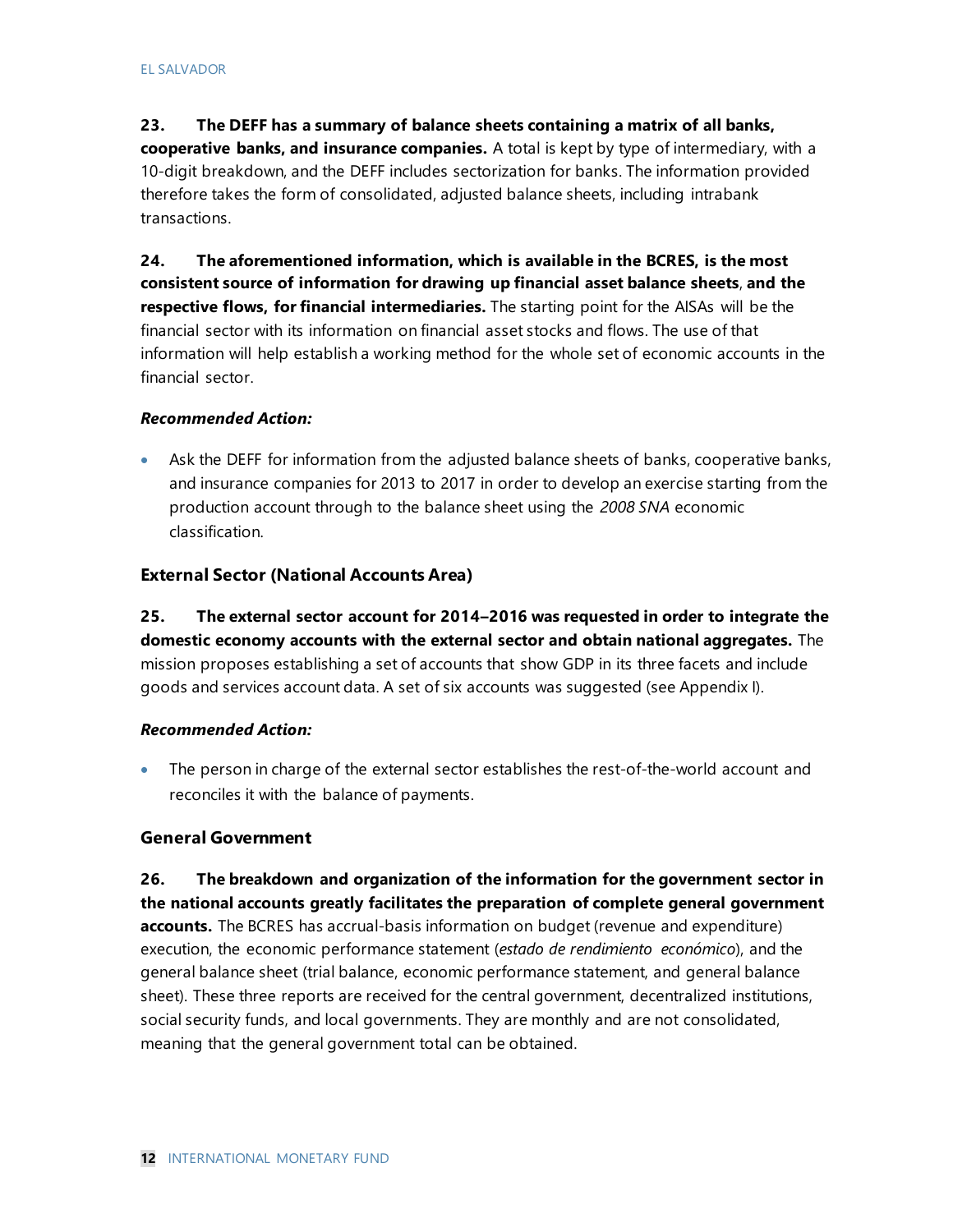**27. The work with respect to each economic activity is done at the administrative unit or decentralized institutional level.** Since the file on that work is based on the *1993 SNA*, the mission proposes separating the balance sheets so that they can be based on the *2008 SNA*.

#### *Recommended Actions:*

- Work on the financial asset stocks data to obtain an aggregate balance sheet for each institutional subsector and regroup as needed by sector of economic activity or by group of special treatment entities, for the period 2013–2016.
- Separate the work on current accounts and the capital account currently based on the *1993 SNA* and prepare work files for financial and balance sheet accounts, making the most of the information available based on the *2008 SNA*. At this stage, it is recommended this should be done for the government and financial sectors.

# **DETAILED TECHNICAL ASSESSMENT AND RECOMMENDATIONS**

| <b>Priority</b> | <b>Action/Objective</b>                                                                                                                                                                                                                                                                                                                                                                       | <b>Risk</b><br><b>Assumptions/</b><br><b>Verifiable</b><br><b>Indicators</b> | <b>Target</b><br><b>Completion</b><br><b>Date</b> | <b>Actual</b><br><b>Completion</b><br><b>Date</b> | <b>Implementation</b><br><b>Status</b>                  |
|-----------------|-----------------------------------------------------------------------------------------------------------------------------------------------------------------------------------------------------------------------------------------------------------------------------------------------------------------------------------------------------------------------------------------------|------------------------------------------------------------------------------|---------------------------------------------------|---------------------------------------------------|---------------------------------------------------------|
|                 | <b>Outcome:</b> The high-frequency information has been compiled and disseminated both in-house and to the                                                                                                                                                                                                                                                                                    |                                                                              |                                                   |                                                   |                                                         |
| general public. |                                                                                                                                                                                                                                                                                                                                                                                               |                                                                              |                                                   |                                                   |                                                         |
| High            | Continue to apply the<br>methodology<br>established for<br>compiling and<br>continuously updating<br>the IMVAE, while<br>constantly analyzing the<br>consistency, quality, and<br>timeliness of the<br>calculation of the<br>indicator and its<br>alignment with quarterly<br>data and ensuring that it<br>is consistent with the<br>concepts and guidelines<br>underlying QNA<br>aggregates. |                                                                              | Ongoing                                           |                                                   | Guidelines were<br>established<br>during the<br>mission |
| High            | Always apply procedures<br>to analyze the<br>consistency of<br>short-term indicators<br>with less frequent<br>(annual and quarterly)<br>data.                                                                                                                                                                                                                                                 |                                                                              | Ongoing                                           |                                                   | Guidelines were<br>established<br>during the<br>mission |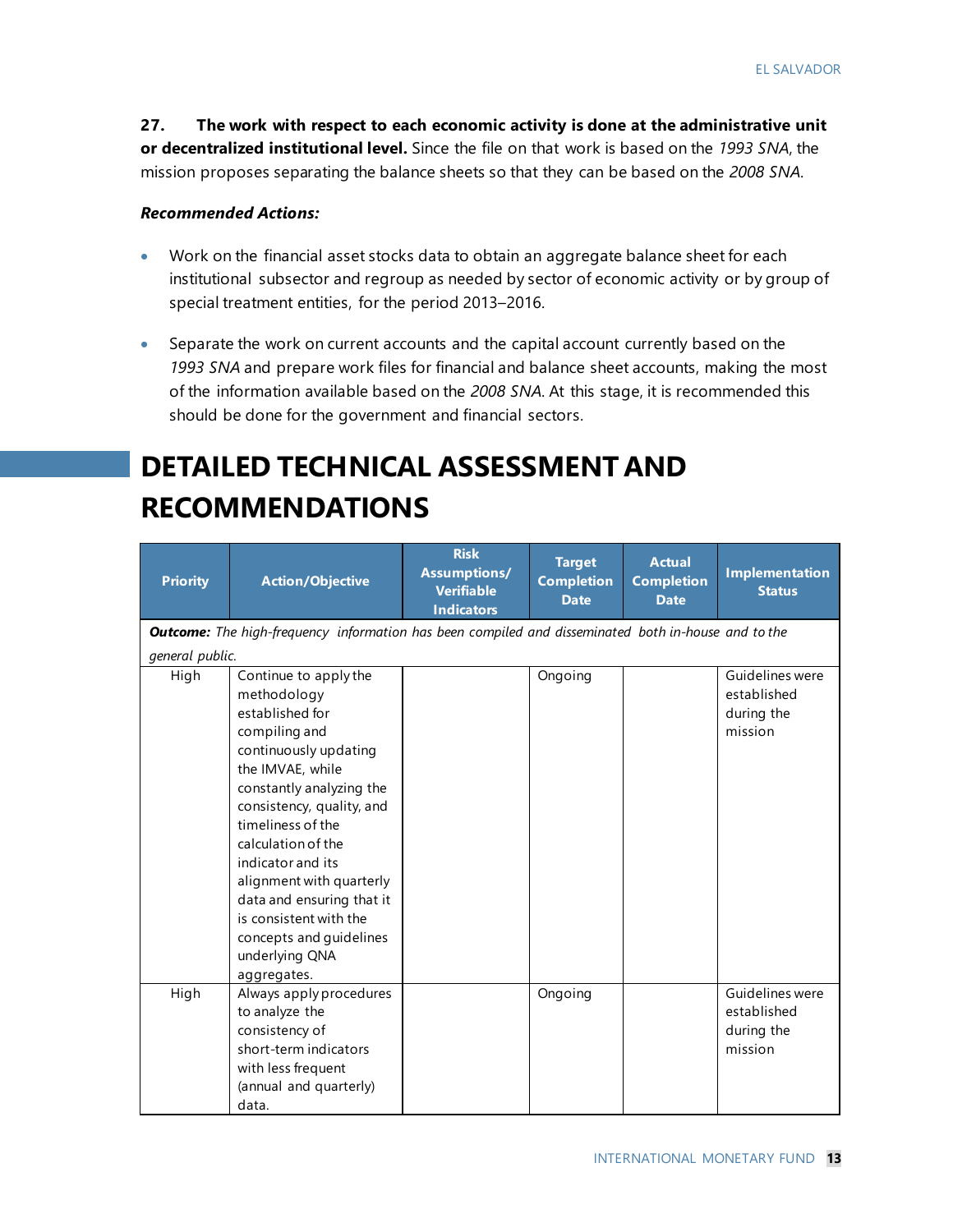#### EL SALVADOR

| <b>Priority</b> | <b>Action/Objective</b>                                                                                           | <b>Risk</b><br><b>Assumptions/</b><br><b>Verifiable</b><br><b>Indicators</b> | <b>Target</b><br><b>Completion</b><br><b>Date</b> | <b>Actual</b><br><b>Completion</b><br><b>Date</b> | <b>Implementation</b><br><b>Status</b> |
|-----------------|-------------------------------------------------------------------------------------------------------------------|------------------------------------------------------------------------------|---------------------------------------------------|---------------------------------------------------|----------------------------------------|
| High            | That the DCN technical<br>team, with the help of<br>coordinators, continue to                                     |                                                                              | Ongoing                                           |                                                   |                                        |
|                 | bolster its skills in<br>handling, constructing,<br>and interpreting                                              |                                                                              |                                                   |                                                   |                                        |
|                 | economic situation<br>indicators.                                                                                 |                                                                              |                                                   |                                                   |                                        |
| High            | Review the MES results                                                                                            |                                                                              | March 15,                                         |                                                   |                                        |
|                 | (to be received on                                                                                                |                                                                              | 2018                                              |                                                   |                                        |
|                 | March 13, 2018) and use                                                                                           |                                                                              |                                                   |                                                   |                                        |
|                 | those results to perform                                                                                          |                                                                              |                                                   |                                                   |                                        |
|                 | the calculations again                                                                                            |                                                                              |                                                   |                                                   |                                        |
|                 | and reanalyze the                                                                                                 |                                                                              |                                                   |                                                   |                                        |
|                 | consistency of the<br>outcomes for all months                                                                     |                                                                              |                                                   |                                                   |                                        |
|                 | in 2017 and for                                                                                                   |                                                                              |                                                   |                                                   |                                        |
|                 | January 2018. Should                                                                                              |                                                                              |                                                   |                                                   |                                        |
|                 | any delays occur in the                                                                                           |                                                                              |                                                   |                                                   |                                        |
|                 | survey, consider using                                                                                            |                                                                              |                                                   |                                                   |                                        |
|                 | alternative indicators to                                                                                         |                                                                              |                                                   |                                                   |                                        |
|                 | produce an estimate.                                                                                              |                                                                              |                                                   |                                                   |                                        |
|                 | <b>Outcome:</b> The sequence of annual accounts for the economy as a whole is being compiled (up to net lending). |                                                                              |                                                   |                                                   |                                        |
| High            | Ask the DEFF for                                                                                                  | Financial statistics                                                         |                                                   | June 2018                                         | Implemented                            |
|                 | information from the                                                                                              | database                                                                     |                                                   |                                                   |                                        |
|                 | adjusted balance sheets<br>of banks, cooperative                                                                  |                                                                              |                                                   |                                                   |                                        |
|                 | banks, and insurance                                                                                              |                                                                              |                                                   |                                                   |                                        |
|                 | companies for 2013 to                                                                                             |                                                                              |                                                   |                                                   |                                        |
|                 | 2017 in order to develop                                                                                          |                                                                              |                                                   |                                                   |                                        |
|                 | an exercise starting from                                                                                         |                                                                              |                                                   |                                                   |                                        |
|                 | the production account                                                                                            |                                                                              |                                                   |                                                   |                                        |
|                 | through to the balance                                                                                            |                                                                              |                                                   |                                                   |                                        |
|                 | sheet using the                                                                                                   |                                                                              |                                                   |                                                   |                                        |
|                 | 2008 SNA economic                                                                                                 |                                                                              |                                                   |                                                   |                                        |
|                 | classification.                                                                                                   |                                                                              |                                                   |                                                   |                                        |
| High            | That the person in<br>charge of the external                                                                      | Rest-of-the-world<br>account                                                 |                                                   | June 2018                                         | Implemented                            |
|                 | sector establish the                                                                                              |                                                                              |                                                   |                                                   |                                        |
|                 | rest-of-the-world                                                                                                 |                                                                              |                                                   |                                                   |                                        |
|                 | account and reconcile it                                                                                          |                                                                              |                                                   |                                                   |                                        |
|                 | with the balance of                                                                                               |                                                                              |                                                   |                                                   |                                        |
|                 | payments.                                                                                                         |                                                                              |                                                   |                                                   |                                        |
| Medium          | Work on the aggregate                                                                                             | Economic                                                                     |                                                   | September                                         | Implemented                            |
|                 | balance sheet                                                                                                     | accounts for each                                                            |                                                   | 2018                                              |                                        |
|                 | information for each                                                                                              | financial                                                                    |                                                   |                                                   |                                        |
|                 | institutional subsector                                                                                           | intermediary                                                                 |                                                   |                                                   |                                        |
|                 | and regroup as needed                                                                                             |                                                                              |                                                   |                                                   |                                        |
|                 | by sector of economic                                                                                             |                                                                              |                                                   |                                                   |                                        |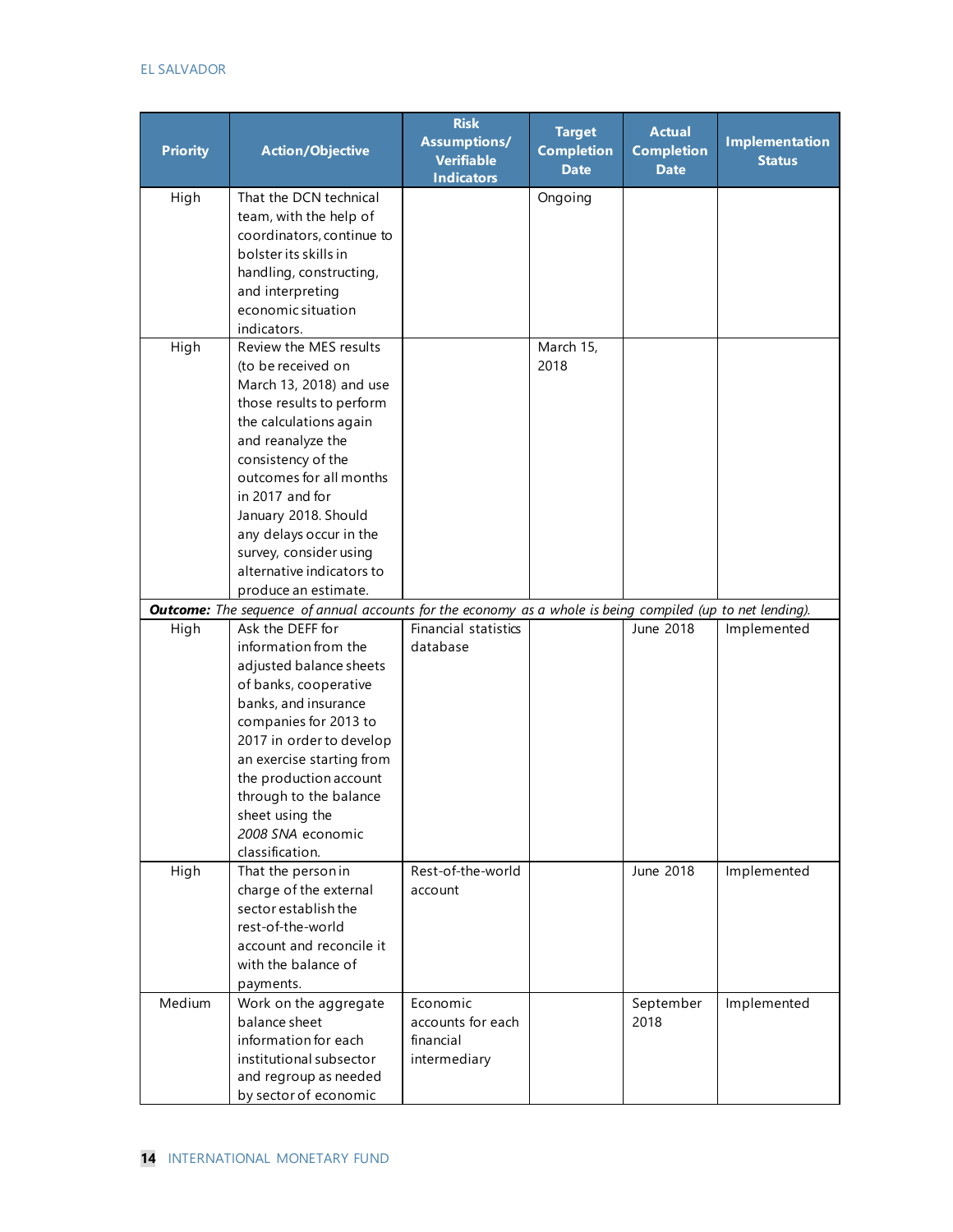| <b>Priority</b> | <b>Action/Objective</b>                                                                                                                                                                                                                                                                                                                                                   | <b>Risk</b><br><b>Assumptions/</b><br><b>Verifiable</b><br><b>Indicators</b> | <b>Target</b><br><b>Completion</b><br><b>Date</b> | <b>Actual</b><br><b>Completion</b><br><b>Date</b> | <b>Implementation</b><br><b>Status</b> |
|-----------------|---------------------------------------------------------------------------------------------------------------------------------------------------------------------------------------------------------------------------------------------------------------------------------------------------------------------------------------------------------------------------|------------------------------------------------------------------------------|---------------------------------------------------|---------------------------------------------------|----------------------------------------|
|                 | activity or by group of<br>special treatment<br>entities, for the period<br>2013-2016.                                                                                                                                                                                                                                                                                    |                                                                              |                                                   |                                                   |                                        |
| <b>Medium</b>   | Separate the work on<br>current accounts and the<br>capital account currently<br>based on the 1993 SNA<br>and prepare work files<br>for financial and balance<br>sheet accounts, making<br>the most of the<br>information available<br>based on the 2008 SNA.<br>At this stage, it is<br>recommended that this<br>be done for the<br>government and<br>financial sectors. | Revised work files                                                           |                                                   | December<br>2018                                  | Implemented                            |

# **A. Officials Met During the Mission**

| <b>Name</b>              | <b>Institution</b> | <b>E-mail Address</b>       |  |  |
|--------------------------|--------------------|-----------------------------|--|--|
| Oscar Cabrera            | <b>BCRES</b>       | oscar.cabrera@bcr.gob.sv    |  |  |
| Edgar Cartagena          | <b>BCRES</b>       | edgar.cartagena@bcr.gob.sv  |  |  |
| Yudis Yanette Bonilla    | <b>BCRES</b>       | yudis.romano@bcr.gob.sv     |  |  |
| Margarita Peñate         | <b>BCRES</b>       | margarita.penate@bcr.gob.sv |  |  |
| Rony Aguilar             | <b>BCRES</b>       | rony.aguilar@bcr.gob.sv     |  |  |
| Ricardo Coto             | <b>BCRES</b>       | ricardo.coto@bcr.gob.sv     |  |  |
| Wilfredo Viera           | <b>BCRES</b>       | wil.viera@bcr.gob.sv        |  |  |
| SNA technical staff (see | <b>BCRES</b>       |                             |  |  |
| Appendix 3)              |                    |                             |  |  |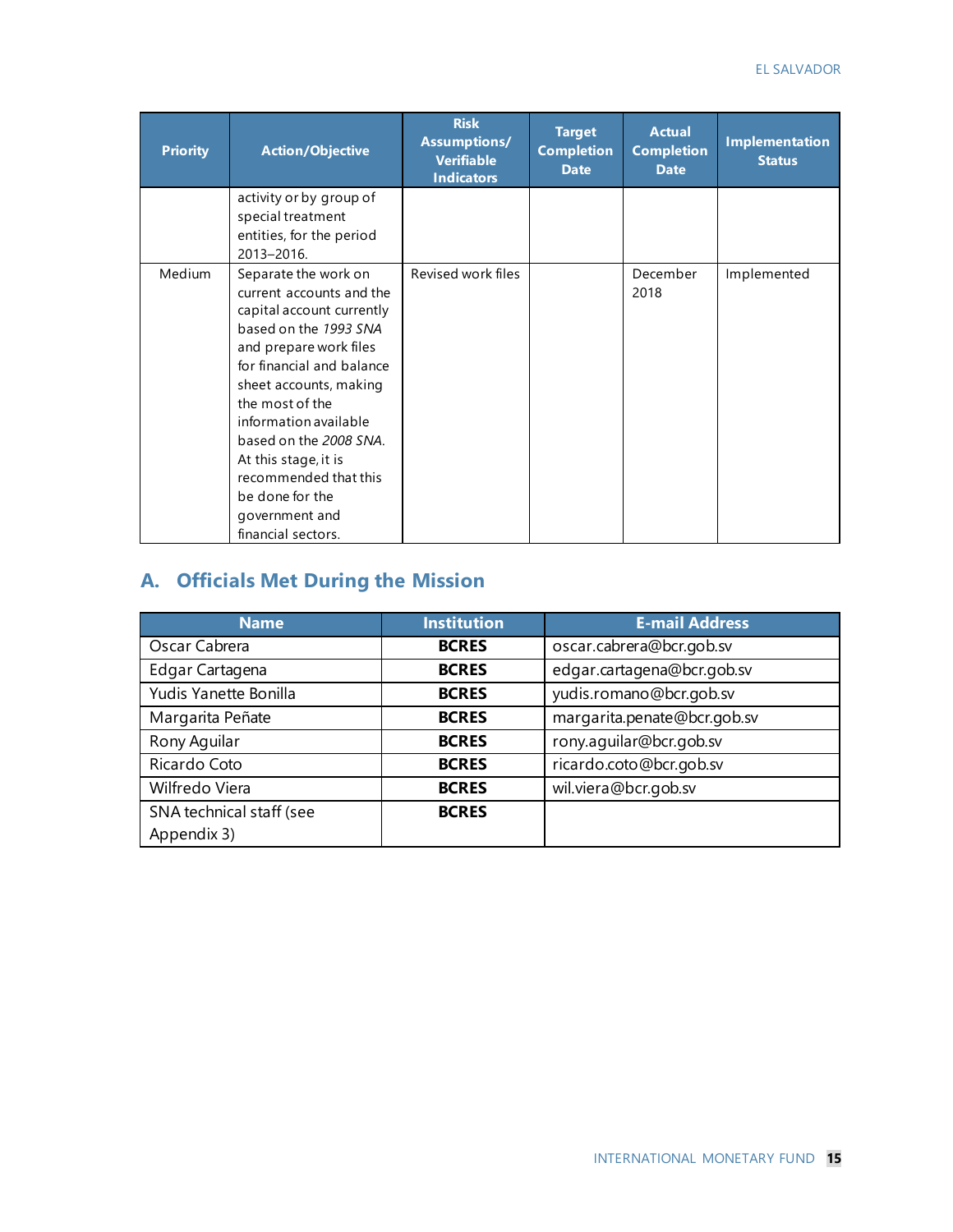# **Appendix I. Tables Proposed for Integrating the Economy as a Whole and the External Sector**

#### I Goods and services account Current values in millions of dollars

#### Resources

 P.1 - Production D.21-D.31 - Taxes on products, net D.21 - Taxes on products D.31 - Subsidies on products P.7 - Goods and services imports Uses P.2 - Intermediate consumption P.3 - Final consumption expenditure P.51b - Gross fixed capital formation P.52 - Change in stocks P.6 - Goods and services exports

#### III National disposable income account

Current values in millions of dollars Uses B.1b - Gross value added / Gross domestic product D.1\_rec - Compensation received (+) D.1\_pag - Compensation paid (-) D.4\_rec - Property income received (+) D.4\_pag - Property income paid (-) Tr\_rec - Current transfers received (+) Tr\_pag - Current transfers paid (-) Resources B.6b - Gross disposable income

#### V Capital account

Current values in millions of dollars Uses P.51b - Gross fixed capital formation P.52 - Change in stocks **Resources**  B.8n - Net savings TK\_rm\_1 - Capital transfers received from the rest of t B.9 - Net lending (+) / net borrowing (-)

#### II Income generation account

Current values in millions of dollars Uses D.1 - Compensation of employees D.2 - Taxes on products and imports D.21 - Taxes on products D.29 - Other taxes on products

- D.3 Subsidies (-)
- B.2b Gross operating surplus

B.3b - Mixed income, gross Resources

B.1b - Gross value added / Gross domestic product

#### IV Use of income account

- Current values in millions of dollars
	- B.6b Gross disposable income
	- P.3 Final consumption expenditure
	- B.8b Gross savings
	- B.12 External balance on current account
	- P.5b Gross capital formation

#### VI Current transactions with the rest of the world account

Current values in thousands of dollars Uses P.6 - Goods and services exports D.1\_rec - Compensation received (+) D.4\_rec - Property income received (+) Tr\_rec - Current transfers received (+) Resources P.7 - Goods and services imports D.1\_pag - Compensation paid (-) D.4\_pag - Property income paid (-) Tr\_pag - Current transfers paid (-) B.12 - External balance on current account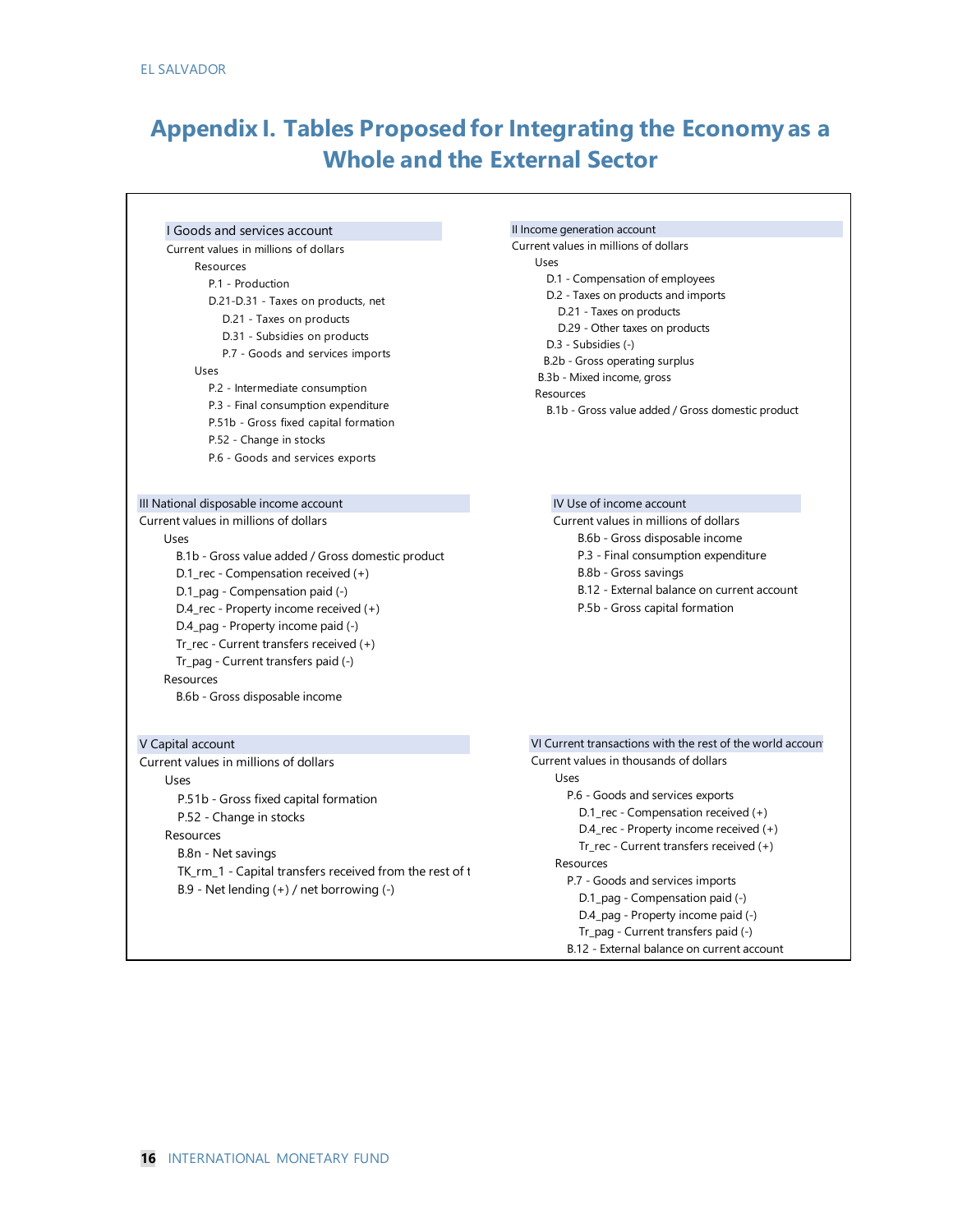# <span id="page-17-0"></span>**Appendix II. Proposed Work Program for Compiling the Annual Institutional Sector Accounts[1](#page-17-0)**

| Work program for compiling the institutional sector accounts of El Salvador                                               |      |                                                                         |      |
|---------------------------------------------------------------------------------------------------------------------------|------|-------------------------------------------------------------------------|------|
| 2014 series                                                                                                               |      |                                                                         |      |
|                                                                                                                           | 2018 | 2019                                                                    | 2020 |
| Activity                                                                                                                  |      | J F M A M J J A S O N D J F M A M J J A S O N D J F M A M J J A S O N D |      |
| 1 Sequence of accounts for S.1 Economy as a whole, annual (up to net lending)                                             |      |                                                                         |      |
| 1.1 Preparation of 2014 integrated framework                                                                              |      |                                                                         |      |
| 1.2 Inclusion of 2015 and 2016                                                                                            |      |                                                                         |      |
| 2 Sequence of accounts for S.12 Financial sector, annual. Current accounts, accumulation accounts, balance sheets. 2014   |      |                                                                         |      |
| 2.1 Asset/liability classification based on 2008 SNA                                                                      |      |                                                                         |      |
| 2.2 Development of interim financial statistics / national accounts balance sheet system                                  |      |                                                                         |      |
| 3 Sequence of accounts for S.13 General government, annual. Current accounts, accumulation accounts, balance sheets. 2014 |      |                                                                         |      |
| 3.1 Asset/liability classification based on 2008 SNA                                                                      |      |                                                                         |      |
| 3.2 Development of interim government / national accounts accounting system                                               |      |                                                                         |      |
| 4 Sequence of accounts for S.2 Rest of the world, annual. Current accounts, accumulation accounts, balance sheets. 2014   |      |                                                                         |      |
| 4.1 Classification of current account transactions, 2008 SNA                                                              |      |                                                                         |      |
| 4.2 Classification of capital and financial account, 2008 SNA                                                             |      |                                                                         |      |
| 4.3 IIP classification based on 2008 SNA                                                                                  |      |                                                                         |      |
| 4.4 Development of interim balance of payments / national accounts system                                                 |      |                                                                         |      |
| 4.5 Restofthe@orld account                                                                                                |      |                                                                         |      |
| 5 Pooled estimate for nonfinancial private sectors. 2014                                                                  |      |                                                                         |      |
| 6 Current transaction reconciliation matrices by institutional sector. 2014 series                                        |      |                                                                         |      |
| 6.1 Classification review and incorporation of 2008 SNA                                                                   |      |                                                                         |      |
| 6.2 Interest matrix                                                                                                       |      |                                                                         |      |
| 6.3 Dividend matrix                                                                                                       |      |                                                                         |      |
| 6.4 Quasicorporation withdrawal matrix                                                                                    |      |                                                                         |      |
| 6.5 Current transfers matrix                                                                                              |      |                                                                         |      |
| 7 Financial transaction matrices, 2014 series                                                                             |      |                                                                         |      |
| 7.1 Classification review and incorporation of 2008 SNA                                                                   |      |                                                                         |      |
| 7.2 Debt security matrix                                                                                                  |      |                                                                         |      |
| 7.3 Loan matrix                                                                                                           |      |                                                                         |      |
| 8 Flow of funds matrices. 2014 series                                                                                     |      |                                                                         |      |
| 8.1 Classification review and incorporation of 2008 SNA                                                                   |      |                                                                         |      |
| 8.2 Asset flow table                                                                                                      |      |                                                                         |      |
| 8.3 Liability flow table                                                                                                  |      |                                                                         |      |
| 9 Preparation of account integration file by institutional sector                                                         |      |                                                                         |      |
| 9.1 Classification review and incorporation of 2008 SNA                                                                   |      |                                                                         |      |
| 9.2 Review of transaction aggregation                                                                                     |      |                                                                         |      |
| 9.3 Review of institutional sector grouping                                                                               |      |                                                                         |      |
| 9.4 Review of accounting balance acquisition                                                                              |      |                                                                         |      |
| 9.5 Incorporation of audits and validations                                                                               |      |                                                                         |      |
| 10 Integration of accounts by institutional sector to obtain results for the 2014 series                                  |      |                                                                         |      |

<sup>1</sup> Dates verified by the authorities.